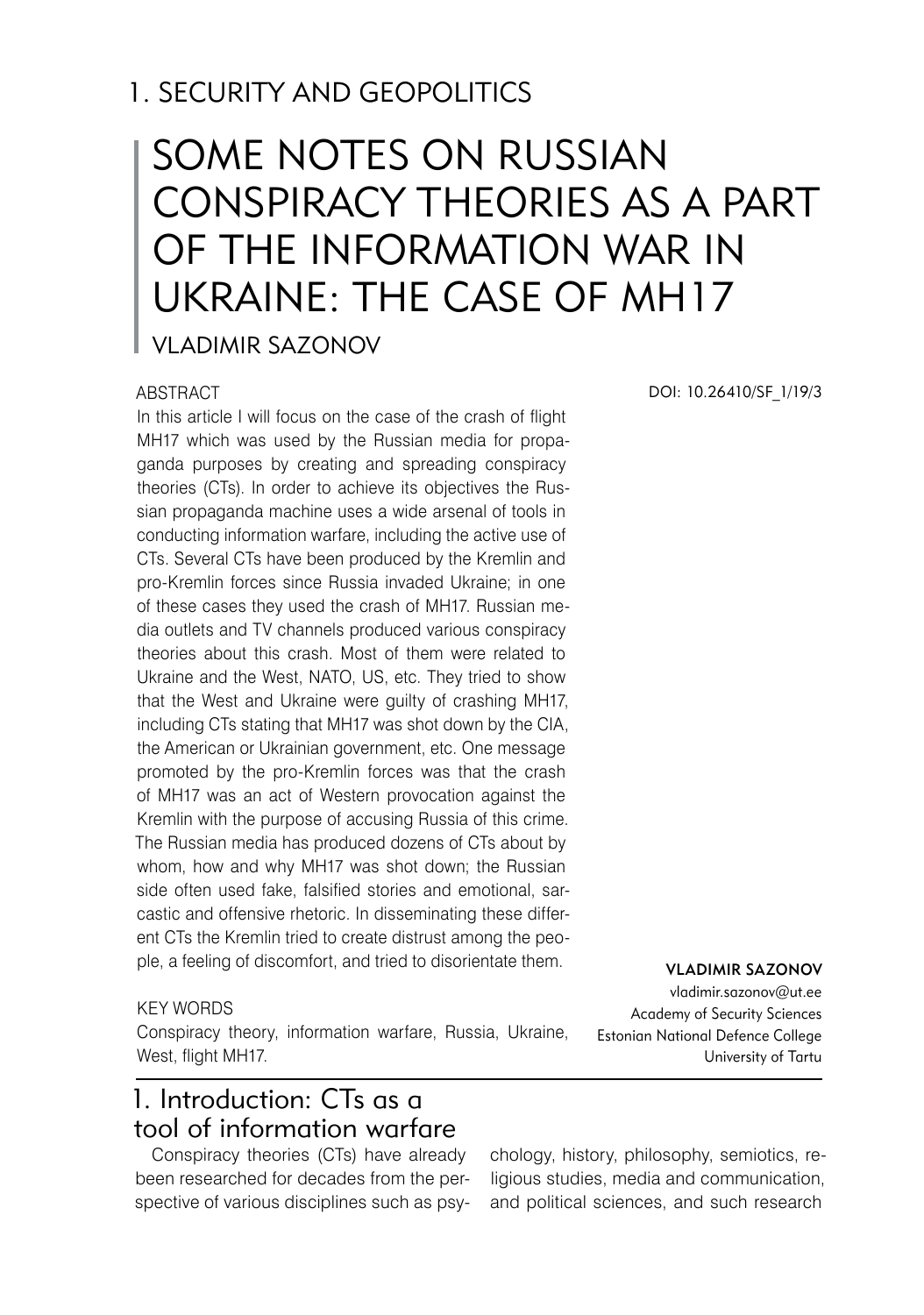often focused on a variety of topics and issues related to CTs<sup>1</sup>.

I am, however, particularly interested in the role of conspiracy theories as a tool of modern information warfare<sup>2</sup> used by the Russian Federation in the information war against Ukraine3 . It is for that reason that I am going to provide here a brief explanation of how the Kremlin and pro-Kremlin orientated forces use CTs to promote and support Russian information campaigns against Ukraine4 .

In the following short study I will focus on the crash of flight MH17 as a case study in which we can see how the Russian media (TV channels, media outlets) created and promoted several different conspiracy theories about the crash of this plane on July 14, 2014.

# 2. Short historical overview: conspiratorial traditions in Russia from the Imperial period up to Putin

The use of conspiracy theories<sup>5</sup> by the Russian ruling elite (especially for propaganda purposes) is not a new phenomenon and has its historical and cultural roots in the Imperial period of Russia. In 2018, Ilya Yablokov published the comprehensive study *"Fortress Russia: Conspiracy Theories in the Post-Soviet World"* on the subject. In this book Yablokov studies the role and use of conspiracy theories in post-Soviet Russia, but he also goes back to the origins of Russian conspiracy theories during the Crimean War in 1853-1856. Yablokov also analyzes the historical evolution of conspiratorial thinking in Russia from the Imperial period (from the  $19<sup>th</sup>$  century) over the whole Soviet period up until modern Russia under Putin's regime, focusing deeply on conspiracy theories in post-Soviet Russia<sup>6</sup>.

In one of his earlier articles about conspiracy theories Ilya Yablokov argues: *Conspiracy theories possess an important communicative function by helping to unite the audience as 'the people' against the imagined 'Other', represented as a secretive 'power bloc' .* 

Yablokov correctly remarks that *"in the mind of a Russian nationalist with anti-Western views, the West appears as an ultimate* 

See e.g., M. Abalakina-Paap et al, Beliefs in Conspiracies, Political Psychology 20, 1999, pp. 637- 647; Th. Burnett et al, Conspiracy Encyclopedia: The Encyclopedia of Conspiracy Theories, Collins & Brown, London 2005; D. Coady, Conspiracy Theories and Official Stories, International Journal of Applied Philosophy 17, 2003, pp. 197-209; D. Coady, The Pragmatic Rejection of Conspiracy Thories, in D. Coady (ed.), Conspiracy Theories: The Philosophical Debate, Ashgate, Hampshire 2006, pp. 167-170; M. Dentith, The Philosophy of Conspiracy Theories (Palgrave, New York 2014); M. Dentith, When Inferring to a Conspiracy Might Be the Best Explanation, Social Epistemology 31, 2016, pp. 572-591; S. Clarke, Conspiracy Theories and Conspiracy Theorizing, Philosophy of the Social Sciences 2, 2002, pp. 131-150; P. Knight, Conspiracy Nation. The Politics of Paranoia in Postwar America, New York University Press 2002; D.G. Robertson, UFOs, Conspiracy Theories, and the New Age. Millennial Conspiracism, Bloomsbury Academic, London 2016; A. Ventsel, Political Potentiality of Conspiracy Theories, Lexia 23/24, 2016, pp. 309-326.

S. Macdonald, Propaganda and Information Warfare in the Twenty-First Century: Altered Images and Deception Operations. Routledge, New York 2007.

H. Mölder, V, Sazonov, Information Warfare as the Hobbesian concept of Modern Times – Principles, Techniques and Tools of Russian Information Operations in Donbass, Journal of Slavic Military Studies, 31 (3), 2018, pp. 308-328.

See e.g., А. Дугин, Конспирология, Евразия, Москва 1992; А.И. Фурсов, Мировая борьба. Англосаксы против планеты, Книжный мир, Москва, 2016.

Ch. Shinar, Conspiracy Narratives in Russian Politics: from Stalin to Putin, European Review, Volume 26, Issue 4, pp. 648-660

<sup>&</sup>lt;sup>6</sup> M. Alyukov, Conspiracy theory has gone mainstream in Russia. But how does it work?, Open Democracy, 7 September 2018, https://www.opendemocracy.net/ od-russia/maxim-alyukov/conspiracy-theory-hasgone-mainstream-in-russia (accessed: 22.2.2019), I. Yablokov, Fortress Russia: Conspiracy Theories in the Post-Soviet World Cambridge, UK; Medford, MA: Polity 2018.

<sup>&</sup>lt;sup>7</sup> I. Yablokov, Conspiracy Theories as a Russian Public Diplomacy Tool: The Case of Russia Today (RT), Polotics 35 (3-4), 2015, p. 302 (accessed 22.2.2019).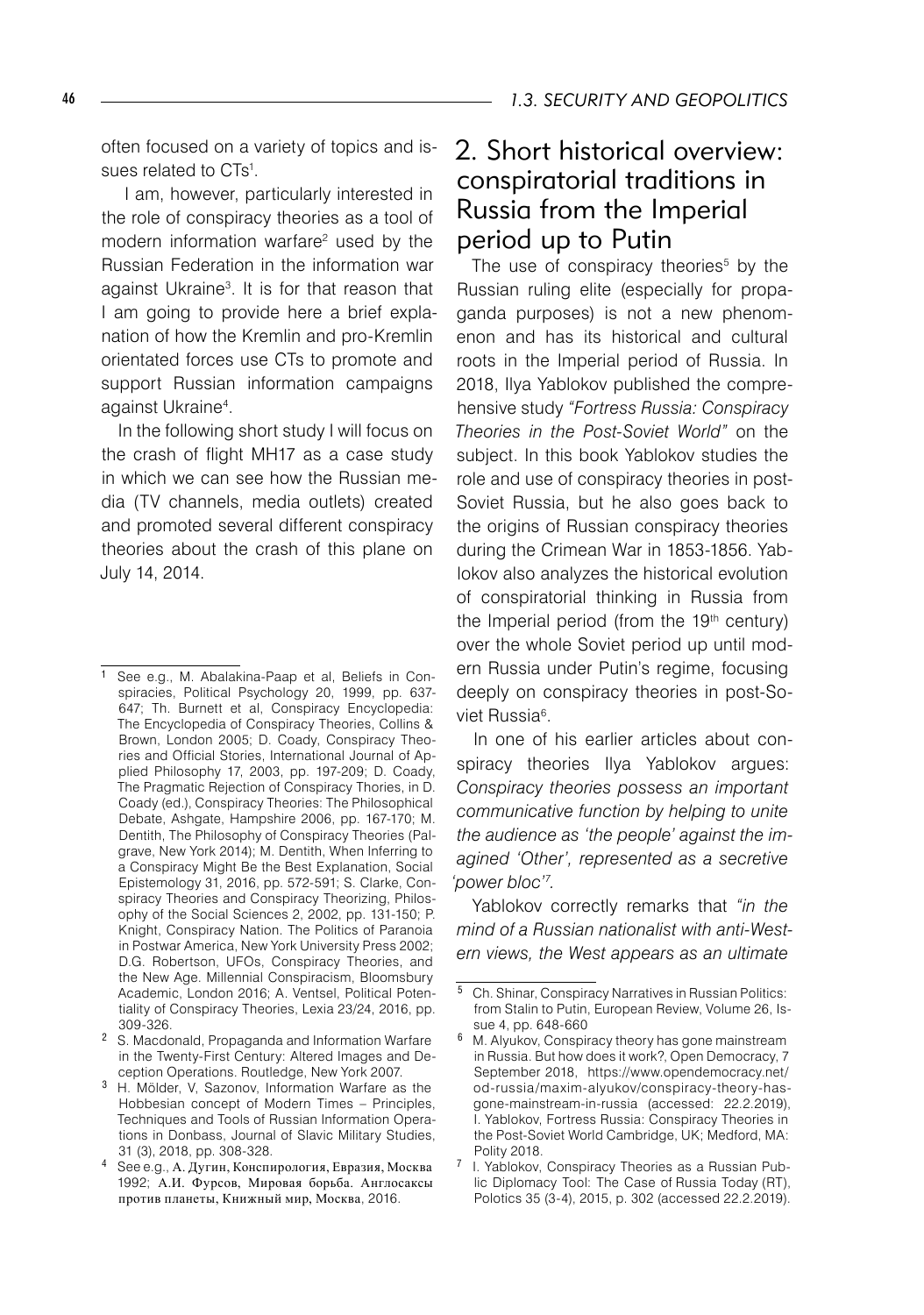*and insidious 'Other' seeking to undermine the progress of the Russian nation towards its glorious future*<sup>"8</sup>. It is notable that this *idea has its roots in the post-Crimean war period which followed 1856 when in Russia the Crimean war was recognized by the political elite as a major defeat of Russian policy, and when the Russian patriotically-orientated elite felt that the West had betrayed Russia, since Britain and its allies turned against Russia and supported the Ottoman empire after Russia had started a war against the Ottomans. This period that followed 1856 produced numerous Rus*sian CTs about the West<sup>9</sup>. During the Soviet *era the belief that Western countries were dreaming of the annihilation and humiliation of the Soviet Union was also quite popular; Moscow and many Russian people still believe that there was a Western conspiracy or plot against the Soviet Union and that the West basically destroyed the USSR10*.

Maxim Alyukov points out the role of CTs in the Putin era:

*However, after Putin's rise to power, these theories migrated to another layer of political life. Putin's government turned them into a vital instrument for mobilising supporters and discrediting opponents. This shift was closely associated with a number of Russian political technologists and politicians, such as Gleb Pavlovsky, chief of the pro-Kremlin Foundation for Effective Politics, and Vladislav Serko, First Deputy Chief of Presidential Administration, who crafted conceptual framework underlying the new regime and* 

*developed a network of pro-Kremlin public intellectuals, educational programmes and publishing houses. Having moved from the bottom-up to the top-down level, conspiratorial thinking also migrated from the margins of Russia's public sphere to the very core of the country's political discourse – especially after the beginning of the Russia-Ukraine conflict in 2013-2014*11.

According to some studies the Russian population is quite susceptible to believing CTs12 and, according to the data, 66% of Russian people believe in CTs, thinking that there are people who wish to destroy traditional Russian spiritual values and re-write Russian history. They believe that there exist CTs and plots against Russia and that secret organizations want to destroy, harm and humiliate Russia, its culture, orthodoxy and values13. These kinds of 'beliefs' among many Russian people are very often used by the Kremlin to propagandistic ends. Nowadays, in order to achieve its objectives the Russian propaganda machine uses various methods and quite a wide arsenal of tools in the planning and conducting information warfare, the active use of CTs among them.14 According to Y. Yablokov *"One exemplary case is RT's coverage of the Ukrainian conflict in 2013/2014 where anti-US conspiratorial discourse played a pivotal role in explaining Russia's actions. The official Russian narrative of events in Ukraine has been based on the assumption that the US provoked the revolution and top-*

 $8$  Ibid.

В.Э. Багдасарян, "Теория заговора" в отечественной историографии второй половины XIX-XX вв: критика мифологизации истории, Московский государственный университет сервиса, Диссертация на соискание ученой степени доктора исторических наук, 2000, http://cheloveknauka.com/v/32042/d#?page=1. (acessed: 1.3.2019).

<sup>10</sup> Theory Blaming West for Collapse of Soviet Union Gaining in Popularity, Poll Shows, The Moscow Times, 2 December 2014, https://www.themoscowtimes.com/2014/12/02/theory-blaming-west-for-collapse-of-soviet-union-gaining-in-popularity-pollshows

 $11$  M. Alyukov, Conspiracy theory has gone mainstream in Russia. But how does it work?, Open Democracy, 7 September 2018, https://www.opendemocracy.net/ od-russia/maxim-alyukov/conspiracy-theory-hasgone-mainstream-in-russia (accessed: 22.2.2019)

<sup>12</sup> Самые популярные теории заговора в России. Habr, 13 May 2018, https://habr.com/ru/post/412101/ (accessed: 22.2.2019)

<sup>13</sup> С. Кракова, Мировая закулиса: откуда появился «заговор против России», Газета.ru, 21 August 2018, https://www.gazeta.ru/business/2018/08/21/11903245. shtml (accessed: 27.2.2019).

<sup>14</sup> U. Arold, Infosőja mőistatus, Kaja. Kommunikatsiooni ja suhtekorralduse ajakiri 18, 2015, pp. 14.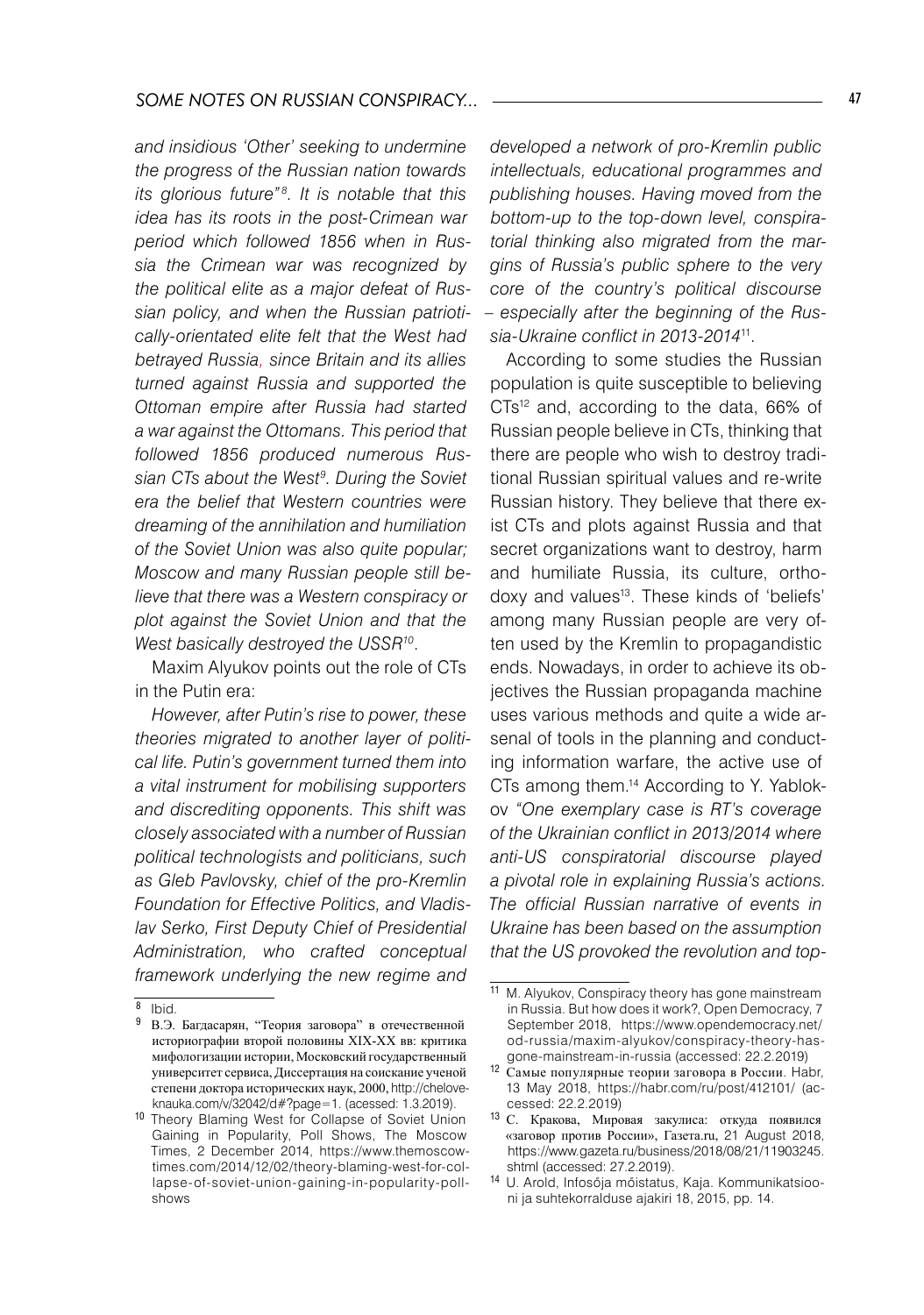#### *pled president Yanukovych"*15.

Different Russian media channels, among them *RT* and *Sputnik,* have promoted various conspiracy theories; many of them are directed against the West (the United States, Europe, etc.), of which I will list here just a few examples:

- The lost Malaysia Airlines MH370 airplane might have been shot down by the United States<sup>16</sup>:
- The German authorities tried to cover up the alleged rape of a Russian girl by Muslim migrants in Berlin<sup>17</sup>.

# 3. Russian CTs about flight **MH17**

Many CTs have been produced by the Kremlin and pro-Kremlin forces since Russia invaded Ukraine in 2014. One case which involves several CTs is the crash of Malaysia Airlines Flight 17 (MH17)<sup>18</sup>. MH17 is one of the best examples of this how the Kremlin and its supporters (trolls on social media platforms, pro-Kremlin activists on blogs, regular media, etc.) produced a massive amount of disinformation by creating and promoting a whole variety of CTs concerning the crash of flight MH17 in the eastern part of Ukraine in July 2014.

Russian media outlets and TV channels (e.g., *RT, Komsomolskaya Pravda*, various TV channels) and social media networks (*Odnoklassniki, VKontakte, Facebook, Twit-*

*ter*) produced different conspiracy theories about the crash of MH1719. Moreover, TV, newspapers and social media can be strong weapons and tools of information warfare, as it has been shown in the previous research<sup>20</sup>. CTs can be spread very fast via social media, faster than by regular media, however social media is not the subject of this particular research.

Most of the CTs produced by Russia about the crash of flight MH17 since July 2014 (when the crash took place) concerned Ukraine and frequently also the West (NATO, the United States, Holland, etc.). They tried to show that the West (especially the United States, but also Holland) and Ukraine were guilty of crashing MH17, this particular CT claiming that MH17 was shot down on the orders of the CIA, Pentagon or the American government, etc. There also emerged CTs claiming that MH17 was not shot down at all, and that it was another plane that was shot down instead. In this scenario MH17 exploded because a bomb was detonated inside the plane in a terrorist act. One message strongly promoted by the Russian media was that the crash of MH17 was pure Western provocation against the Kremlin and separatists and terrorists from Donbass, aiming at implicating them in this crime. The Russian media has produced dozens of theories (including many conspiracy theories) about by whom, how and why MH17 was shot down. Thus, the Russian side used fake, falsified or changed stories, witnesses, pictures, videos, and emotional and often sarcastic and offensive rhetoric. There are several

<sup>15</sup> Yablokov 2015, p. 309.

<sup>16</sup> Пропавший в марте малайзийский Boeing могли сбить военные США, опасаясь теракта. MK.ru, 22. December 2014, https://www.mk.ru/incident/2014/12/22/propavshiyv-marte-malayziyskiy-boeing-mogli-sbit-voennyessha-opasayas-terakta.html, (accessed: 27.2.2019); Британские СМИ: Пропавший над Индийским океаном самолёт Malaysia Airlines был сбит военными США), RT, 22 December 2014, https://russian.rt.com/article/65845 (accessed: 27.2.2019).

<sup>17</sup> A. Missiroli et al. Strategic communications East and South, EU Institute for Security Studies, 2016.

<sup>18</sup> Malaysia Airlines Flight 17 (MH17) was a flight from Amsterdam (Holland) to Kuala Lumpur (Malaysia) which was shot down July 17, 2014 while flying over eastern Ukraine, 283 passengers and 15 crew on board were killed.

<sup>19</sup> V. Sazonov, Examples of criticism towards Ukraine based on materials from Komsomolskaya Pravda, ENDC Occasional Papers 7, 2017, pp 148-149.

<sup>20</sup> Th. E. Nissen, The weaponization of social media, Royal Danish Defence College, Copenhagen, 2015, http://www.fak.dk/publikationer/Documents/The% 20Weaponization%20of%20Social%20Media.pdf? pdfdl=theweaponizationofsocialmedia?pdfdl=The WeaponizationOfSocialMedia (accessed: 28.2.2019).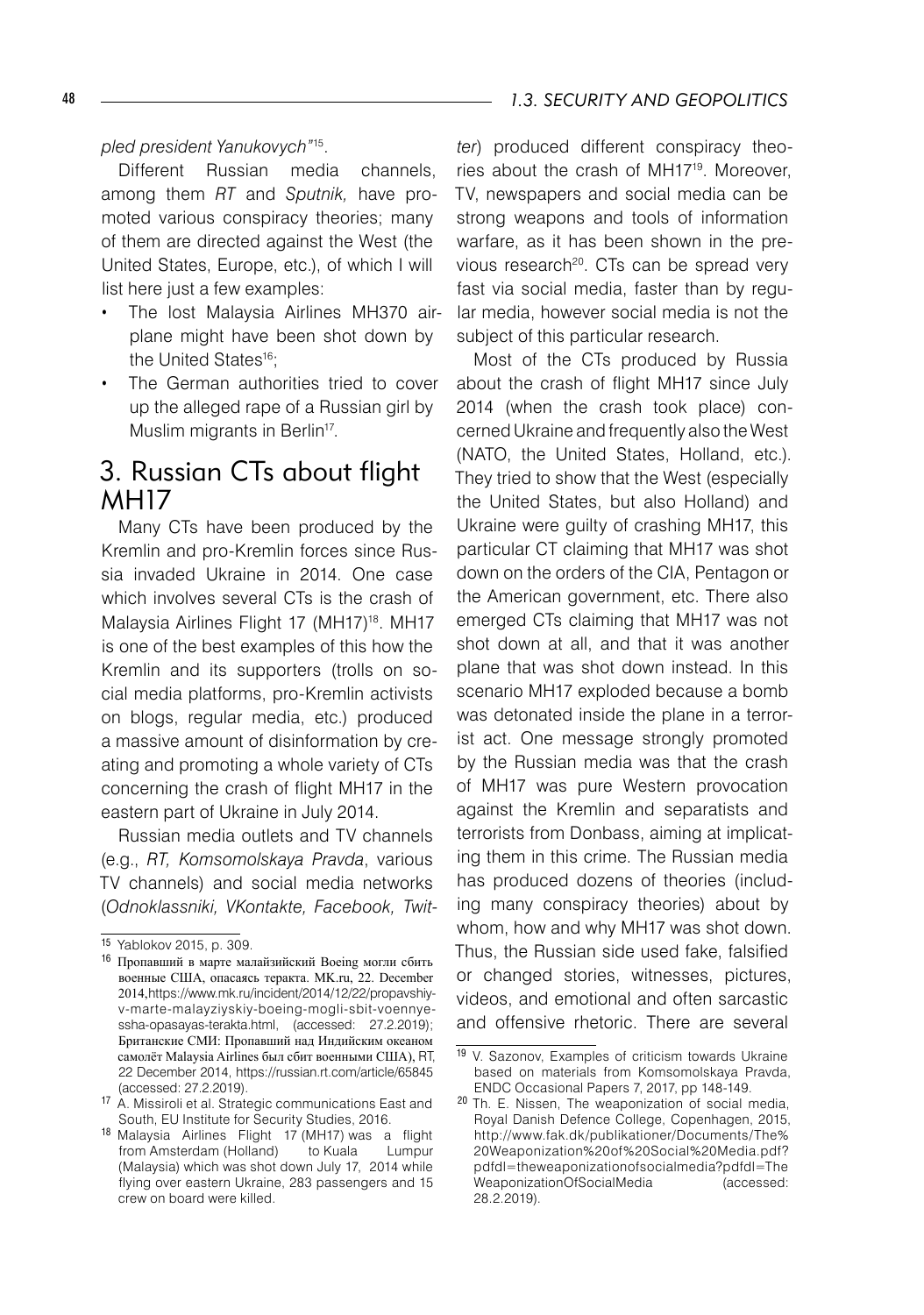interviews with so-called experts who are apparently in possession of secret material, videos, documents, etc., about this crash which prove that Russia or pro-Russian separatists did not perpetrate the crashing of MH17, but that it was done by Ukraine, personally by the Ukrainian president Petro Poroshenko, or by the CIA, etc.

In disseminating these various CTs the Kremlin tried to create distrust among the people, a feeling of discomfort, and tried to disorientate them. The idea was that people would start disbelieving the media completely, especially when it came to any information about flight MH17. The other aim was probably to persuade some people into choosing which CT they prefer, for we know how people tend to like to hold onto theories and narratives, especially when there is some conspiracy involved. As Maj. U. Arold correctly remarks, *"Russian TV channels produced a variety of different conspiracy theories about the plane incident, making the information from the media extremely confusing".21* In using this "data deluge" method a multitude of Russian narratives and CTs about MH17 overwhelmed the audience with a huge amount of information, trying to target people with controversial data and facts, fake stories and conspiracies. The case of the crash of flight MH17 is a very good example of the use of CTs and this "data deluge" method by which the Kremlin's purpose was to disorientate the target audience simultaneously in Russia, in Ukraine and in the West.

In my overview I will focus on the media outlets in Russian language, especially *Komsomolskaya Pravda*<sup>22</sup>*.* The most popular stories about the shooting down of flight MH17 in July 2014 (among them various CTs) were related, of course, to Ukraine. There were, however, other popular theories and CTs: e.g., that MH17 was shot down by the CIA or the American government in order to blame Russia, or that it was shot down by an Israeli missile. An interesting story in *Komsomolskaya Pravda* about a "time hole" according to which another plane, Malaysian Boeing 777, disappeared in March 2014 into a "time hole" can serve as another example.<sup>23</sup> There were also suggestions that it disappeared because of an unidentified flying object (UFO), to name but one more alternative theory.

Let us now take a look at some narratives promoted by the Russian media about MH17. Some examples will follow.

#### CT 1. Ukraine is guilty

If we look very briefly at the period following the crash of flight MH17 on July 17, 2014 we will find a huge amount of misinformation and fake stories about this catastrophe in the Russian mass-media. For example, just a few days after the crash *Komsomolskaya Pravda* published texts about MH17 and the catastrophe containing a lot of misinformation and even false stories. From July 23, 2014 the situation changed and *Komsomolskaya Pravda* started to produce a quite specific view that Ukrainian armed forces were probably guilty of this catastrophe. Then there emerged different versions of how it was done, who did it, why, and so on.

For example, in one article published on the 23<sup>rd</sup> of July, six days after the crash of Malaysia Airlines Flight 17, *Komsomolskaya Pravda* claimed that the most likely culprit was a Ukrainian soldier named Sergei Patchenko24. Later on, *Komsomolskaya Pravda* simply stopped mentioning him and

<sup>&</sup>lt;sup>21</sup> Arold 2015: 14.

<sup>22</sup> V. Sazonov, Komsomolskaya Pravda, ENDC occasional papers 7, 2017, pp. 84−89

<sup>23</sup> В. Лаговский.Малазийский«Боинг»провалился в дыру во времени? Комсомольская правда, 25 March 2014, https://www.kompravda.eu/daily/26210/3095390/ (accessed: 28.2.2019).

<sup>24</sup> О. Александрова, Солдата украинской армии затравили за фото на фоне «Бука»., Комсомольская правда, 23.07.2014, http://kompravda.eu/daily/26259/ 3138276/ (accessed: 02.09.2018).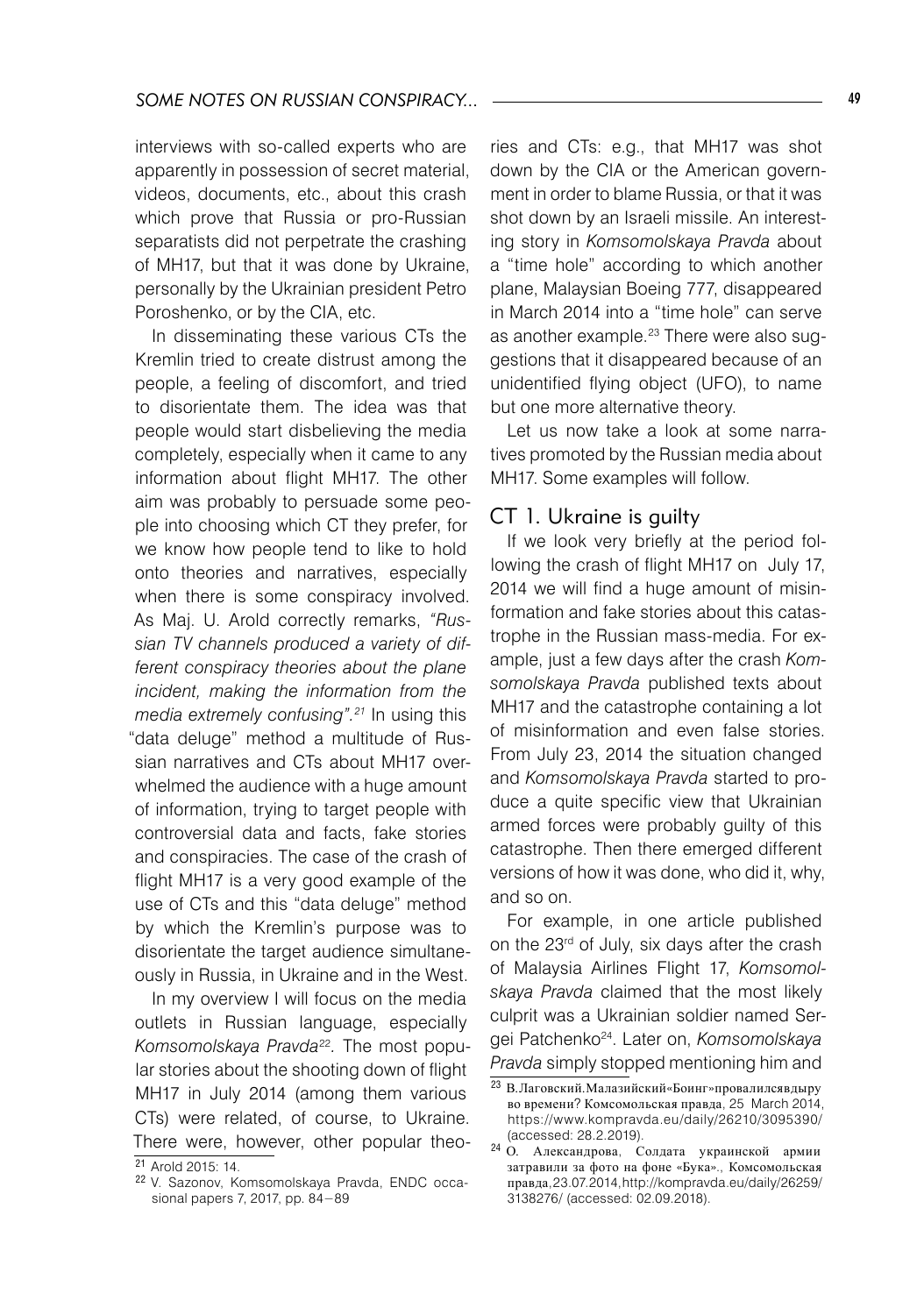promoted alternative narratives instead. However, this remained only a speculation; no serious facts were ever produced to support it, but the narrative that Ukraine was quilty began to work<sup>25</sup>.

The story that Ukrainians shot down MH17 was also strongly promoted on all Russian federal television channels, and also in online and social media. The Russian mass media blamed the Ukrainian army directly and indirectly for shooting down MH17 and tried to convince people that Ukrainian soldiers were responsible for this catastrophe26. Russian information warfare once again used the "data deluge" method as in many other cases, trying to target people with confusing and sometimes controversial information; this method, together with CTs, was used to overwhelm the public. The purpose was, of course, to disorientate the target audience<sup>27</sup>. The main narrative was "Ukraine is guilty of shooting down flight MH17" but there were different variations of this story. On December 22, 2014 *Komsomolskaya Pravda* published an article mentioning that the Ukrainian captain Voloshin shot down MH17, and Russia found a secret witness who even appeared in *KP* to explain everything<sup>28</sup>.

This idea that Ukraine was guilty was massively promoted by the Russian media from 2014 and is still used even today. For

<sup>28</sup> Малайзийский «Боинг» сбил украинский летчик – капитан Волошин, Комсомольская правда, 22 December 2014, https://www.kompravda.eu/daily/26323.5/3204312/ (accessed: 02.09.2018).

example, on September 17, 2018 the Russian newspaper *Komsomolskaya Pravda* published one of the latest articles so far on MH17 about the Russian Federation's Ministry of Defence briefing which discussed the view that the missile which destroyed MH17 was Ukrainian<sup>29</sup>. We can see a similar picture in other Russian media outlets, blogs and social media.

There are articles directly accusing the Ukrainian government of shooting down MH17 (sometimes personally accusing president Poroshenko), calling it a fascist junta from Kiev. For example, one article by Aleksei Zhuravko, published in *NewsFront* on May 28, 2018*,* does just that, quoting a so-called expert Zhuravko claiming that he is 100% sure it was done by Poroshenko, at his order. There are rumours running in Poroshenko's circle to the effect that Poroshenko personally gave the order to the Minister of Defence to destroy MH1730. Zhuravko accused Voloshin, the Ukrainian Air Force captain, of causing the MH17 crash, speculating that Voloshin committed suicide in Nikolaev in his flat. Why would he do such a thing? The Russian side found a witness in Yevgeni Agapov from Ukraine who served in the Ukrainian Air Force who said that MH17 had been shot down by Voloshin, and that Poroshenko immediately gave him a reward for doing so.<sup>31</sup>

One other narrative related to Ukraine promotes the idea that the order to destroy MH17 was given by Poroshenko personally (even promoted by *TV Zvezda*, owned by Ministry of Defence of Russian

<sup>31</sup> Ibid.

<sup>25</sup> Комсомольская правда: Малайзийский Боинг был сбит в небе над Донбассом украинским летчиком, Радио Эхо Москвы, 23.12.2014, http://echo.msk.ru/news/1460870 echo/comments.html (accessed: 11.08.2018).

<sup>26</sup> See e. g. H. Варсегов, Украинские пушки бьют по месту катастрофы «Боинга», чтобы не дать работать голландским специалиста, Комсомольская правда, 10.11.2014, http://kompravda.eu/daily/26305.5/3183895 (accessed: 08.09.2018); С. Полосатов, Появился фотоснимок, на котором украинский истребитель атакует малайзийский «Боинг», Комсомольская правда, 24.11.2014, http://kompravda.eu/daily/26307/3186146/ (accessed: 06.11.2018).

<sup>27</sup> Interview with D. Kuleba, carried out by Sazonov on 27th of May 2015 in Kiev.

<sup>29</sup> E. Белоконова, Минобороны: сбившая "Боинг" над Донбассом ракета стояла на вооружении украинской армии, Комсомольская правда, 17 September 2018, https://www.kompravda.eu/daily/26882/3926318/ (accessed: 01.03.2019).

<sup>30</sup> Алексей Журавко: Боинг-777 рейса МН17 сбила власть фашистов в Украине, NewsFront, 28 May 2018, https://news-front.info/2018/05/28/aleksejzhuravko-boing-777-rejsa-mn17-sbila-vlast-fashistov-v-ukraine/ (accessed: 01.03.2019).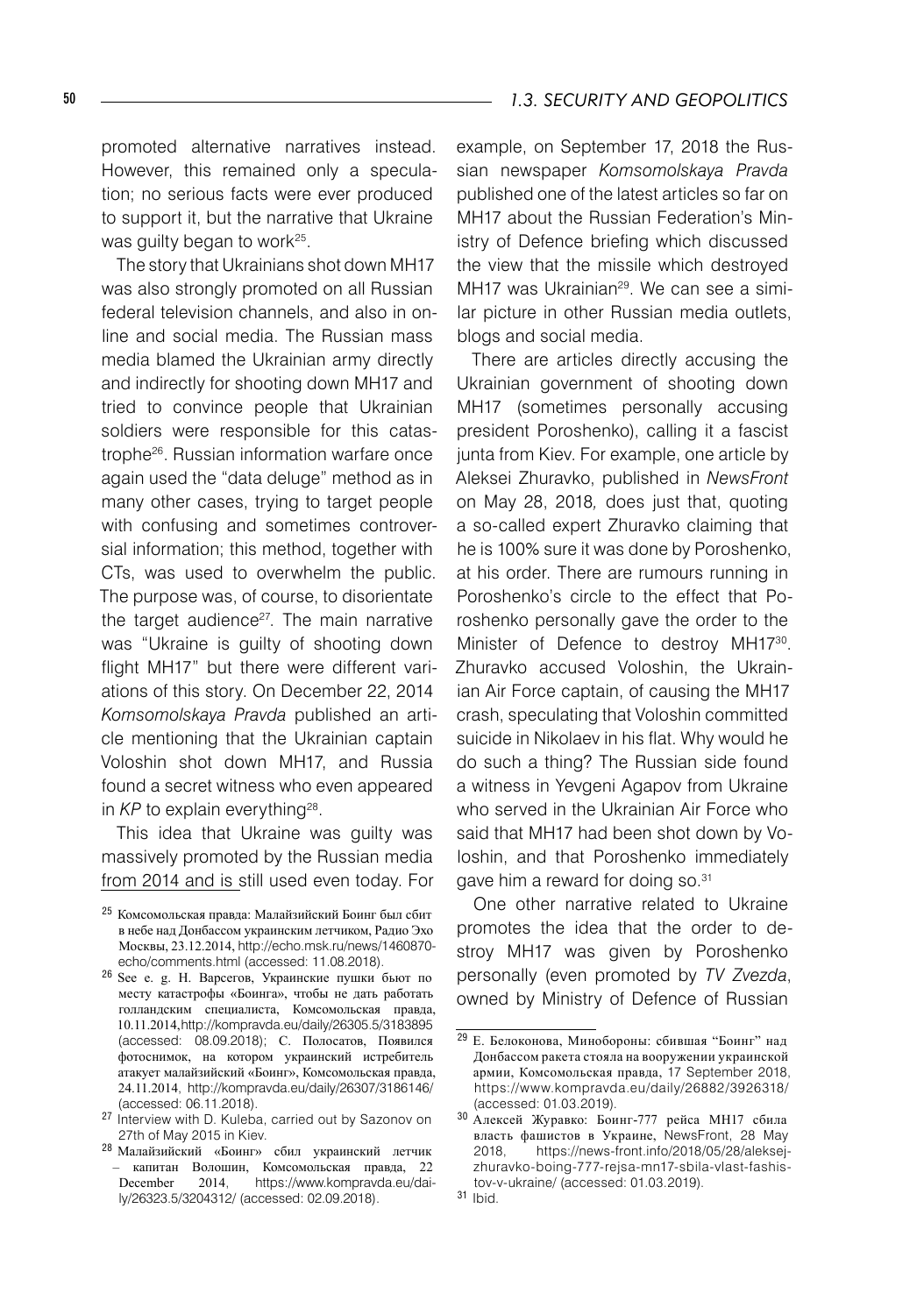Federation)<sup>32</sup>. In this claim (published June 5, 2018) a former member of Ukrainian parliament, Aleksei Zhuravko, confirms the suggestions of others and says that President Poroshenko personally gave the order to destroy MH17<sup>33</sup>. There was also another speculation and several CTs about Ukraine's role in the crash of flight MH17. For example, one article in *KP* from August 24, 2014 asserts that the Boeing which disappeared in March 2014, and which had a different flight designator 9M-MRO, was shot down in Ukrainian airspace in July 201434. Another story in *KP* would have us believe that Ukrainian dispatchers changed MH17 planned route and because of that the plane flew into airspace where military actions were taking place35.

## CT 2. The CIA and USA shot down **MH17**

One rather popular theory promoted by the Russian media was that the US government and/or CIA shot down MH17 in order to blame Russia. For example, on December 17, 2017 the Russian media channel *Tsargrad* published an article with the title *"Boeing in the air above Donbass was shot down* 

*at US order"36 in which the author was keen to point out that tests related to the crash of MH17 were performed in laboratories in the US and Lithuania, i.e., countries already full of hate against Russia. According to the author there is no proof or evidence showing that the Russian BUK missile system shot down MH17*37. *In his argumentation the author tries to defend Russia and blames the West, especially the US, for "dirty deals", underlining the fact that neither the Russian side nor pro-Russian separatists had any motives for this crime, whereas the Kiev regime, which wants to discredit the fighters of Donbass who are fighting against the Nazi dictatorship in Kiev, did indeed have a motive*38.

One version of events argues that the crash of MH17 was a terrorist act organized by the CIA. According to this CT, the CIA placed a bomb inside the aircraft. There are several articles which promote the idea that MH17 was destroyed due to the bomb detonation in a terrorist act organized by the CIA39. Some of these articles, in which it was suggested that terrorists destroyed MH17, also accused the CIA<sup>40</sup> of shooting Boeing MH17 down.

## CT 3. The West and Ukraine organized the crash of MH17 together

Who is potentially guilty in this alternative "version"? According to this theory promoted by Tsargrad.tv the West (US) and Ukraine organized the annihilation of MH17 together. Here the author also blames the

<sup>32</sup> Приказ сбить малазийский Боинг отдал лично Порошенко, Newsland.com, 1 April 2018, https:// newsland.com/community/4109/content/prikaz-sbitmalaziiskii-boing-otdal-lichno-poroshenko/6280527 (accessed: 01.03.2019); А. Журавко, Порошенко лично отдал приказ сбить Boeing в Донбассе бывший депутат Рады, TV Zvezda, 4 June 2018, https://tvzvezda.ru/news/vstrane\_i\_mire/content/201806041709-s1ft.htm (accessed: 01.03.2019).

<sup>33</sup> Н. Викторов, Малайзийский "Боинг" сбили вместо лайнера с россиянами, Утро.ру, 08.08.2018, https:// utro.ru/life/2018/08/08/1369845.shtml (accessed 1.3.2019).

<sup>34</sup> Н. Варсегов, Над Украиной сбили тот самый «Боинг», который пропал еще в марте, Комсомольская правда, 28.8.2014, https://www.kompravda.eu/daily/26275.4/3152876/ (accessed: 12.02.2019).

<sup>35</sup> В. Демченко, Украинские диспетчеры изменили маршрут погибшего лайнера, и он летел над районом боевых действий, Комсомольская правда, 18.7.2014, https://www.kompravda.eu/daily/26257/3136622/ (accessed: 12.02.2019).

<sup>36</sup> "Боинг" в небе над Донбассом сбили по приказу из США, ЦарьГрад, 9.12.2017, https://tsargrad.tv/articles/boing-v-nebe-nad-donbassom-sbili-po-prikazu-iz-ssha\_99766 (accessed: 04.01.2019).

<sup>37</sup> Ibid.

<sup>38</sup> Ibid.

<sup>39</sup> М. Ремизова, А. Рогоза, М. Бруснев. Версия: «Боинг» взорвала заложенная внутри бомба, Комсомольская правда, 12.8.15, https://www.kompravda.eu/daily/26419.3/3291610/ (accessed: 04.01.2019). <sup>40</sup> Ibid.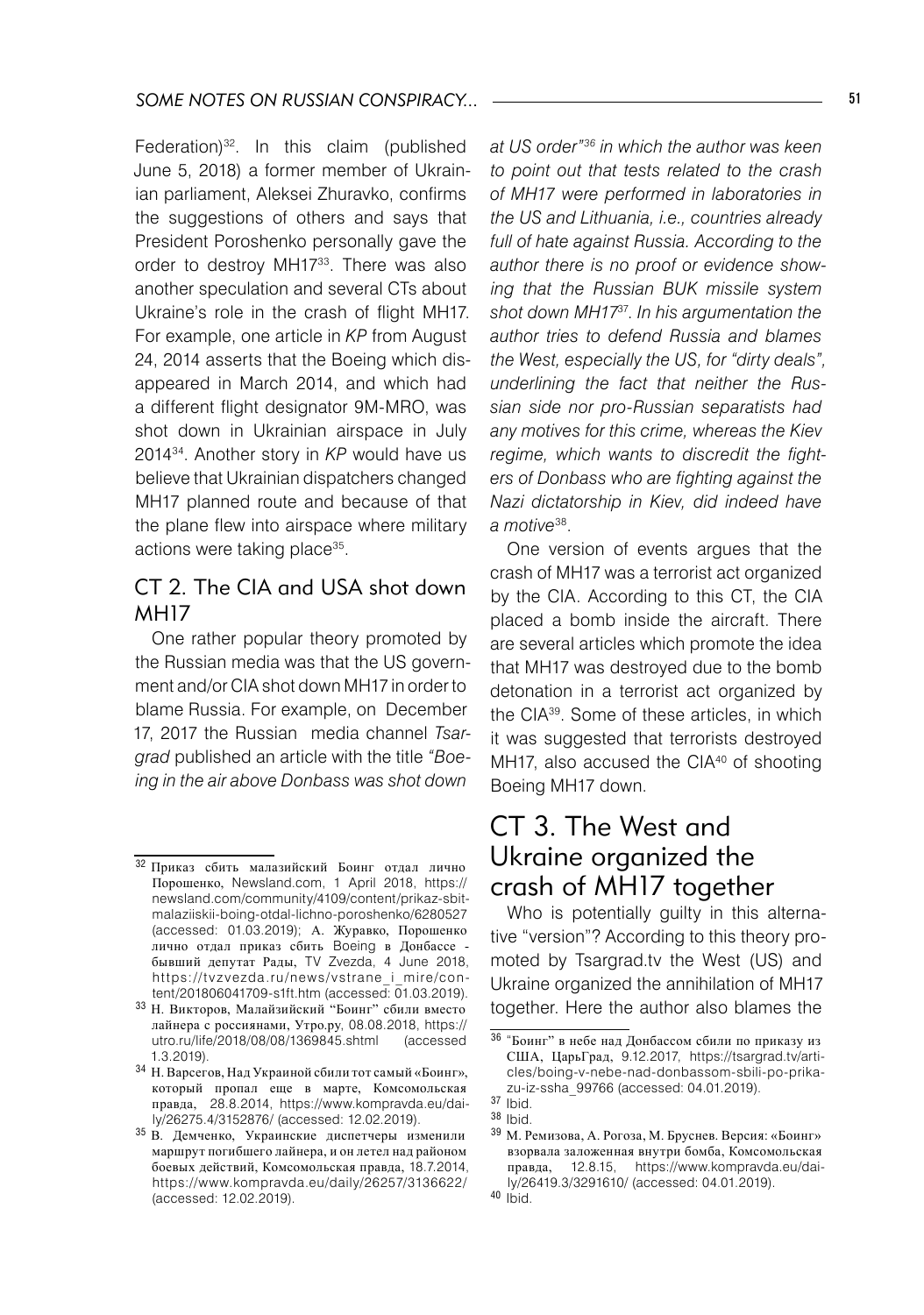US for bombing Iraq since 2003 and for destroying the World Trade Centre buildings in New York on September 11, 2001.41 On August 12, 2015 Komsomolskaya Pravda published the article "Theory: Boeing was blown up by a bomb from the inside"42 and according to this version of the story Komsomolskaya Pravda investigated secret materials and came to the conclusion that this crash near Donetsk was a secret CIA operation. According to Komsomolskaya Pravda this claim came from Sergei Sokolov, a former security guard of Russian oligarch Boris Berezovski, who is now working for a detective agency. He and his colleagues supposedly had secret materials which he called "17.17".

## CT 4. Holland is guilty

Other CTs were also promoted and tried to accuse Holland of destroying MH17 by using a bomb placed inside the plane<sup>43</sup>. Russia chose Holland for a couple of reasons: a) flight MH17 was from Amsterdam to Kuala Lumpur so accusing Holland and its government was an easy task; b) the government of Holland started an investigation into crash MH1744. Although this CT using a false narrative was mostly disseminated by fringe portals and outlets like the

information agency of the Russian public movement *"Renaissance. The Golden Era"*, this conspiracy theory was still used in the Russian media and social media in order to disorientate the target audience. The federal information agency *"Analytics and Security"* (*Аналитика и безопасность*) used an "expert" by the name of Sergey Sokolov who presented his own version of events which, according the article, had not been previously considered. Sokolov supposed that the MH17 crash was a special operation and that the Boeing was destroyed by a bomb placed inside. The article mentions another independent technical expert Juri Antipov who also supports the theory that MH17 was destroyed from the inside, and he criticizes other theories that claim that a missile destroyed MH1745.

Another interesting article *"Dutch people 'dropped' Boeing MH17 on the FIFA World Cup"46 accuses Holland and Ukraine. Juri Antipov, an "independent" specialist and technical expert, also presented the theory that there were several bombs on board of flight MH17 which destroyed it: "All witnesses say that they heard several explosions in the air. Some say that they heard 2 explosions, others say 3. But the Russian system 'BUK' only caused one explosion. Holland is doing this because if it is ever proven that the plane was blown up then Holland will be fully responsible for the fact that a plane took off from their airport with a bomb on board"*47.

<sup>41</sup> "Боинг" в небе над Донбассом сбили по приказу из США, ЦарьГрад, 9.12.2017, https://tsargrad.tv/articles/boing-v-nebe-nad-donbassom-sbili-po-prikazu-iz-ssha\_99766 (accessed: 04.01.2019).

<sup>42</sup> М. Ремизова, А. Рогоза, М. Бруснев. Версия: «Боинг» взорвала заложенная внутри бомба, Комсомольская правда, 12.8.2015, https://www.kompravda.eu/daily/26419.3/3291610/ (accessed: 04.01.2019).

<sup>43</sup> A. Aфанасьев, Голландцы «сбросили» Боинг MH17 на чемпионат мира по футболу, ЦарьГрад, 24.5.2018; https://tsargrad.tv/articles/gollandcy-sbrosili-boingmh17-na-chempionat-mira-po-futbolu\_134423,(accessed: 04.01.2019).

<sup>44</sup> The investigation was conducted by the Dutch Safety Board (DSB) and the Dutch-led joint investigation team. The Dutch side concluded that MH17 was shot down by a missile (Buk system). This missile was launched from pro-Russian terrorist-controlled territory in the Eastern part of Ukraine. For more see MH17 crash, Dutch Safety Board, The Hague, 2015, https://www.webcitation.org/6cFSGnsRg?url=http:// cdn.onderzoeksraad.nl/documents/report-mh17 crash-en.pdf (accessed: 25.2.2019).

<sup>45</sup> М. Ремизова, А. Рогоза, М. Бруснев. Версия: «Боинг» взорвала заложенная внутри бомба, Комсомольская правда, 12.8.15, https://www.kompravda.eu/daily/26419.3/3291610/ (accessed: 04.01.2019).

<sup>46</sup> *A. Aфанасьев, Голландцы «сбросили» Боинг MH17 на чемпионат мира по футболу, ЦарьГрад*, 24.5.2018, https://tsargrad.tv/articles/gollandcy-sbrosili-boingmh17-na-chempionat-mira-po-futbolu\_134423, (accessed: 04.01.2019).

<sup>47</sup> Ibid.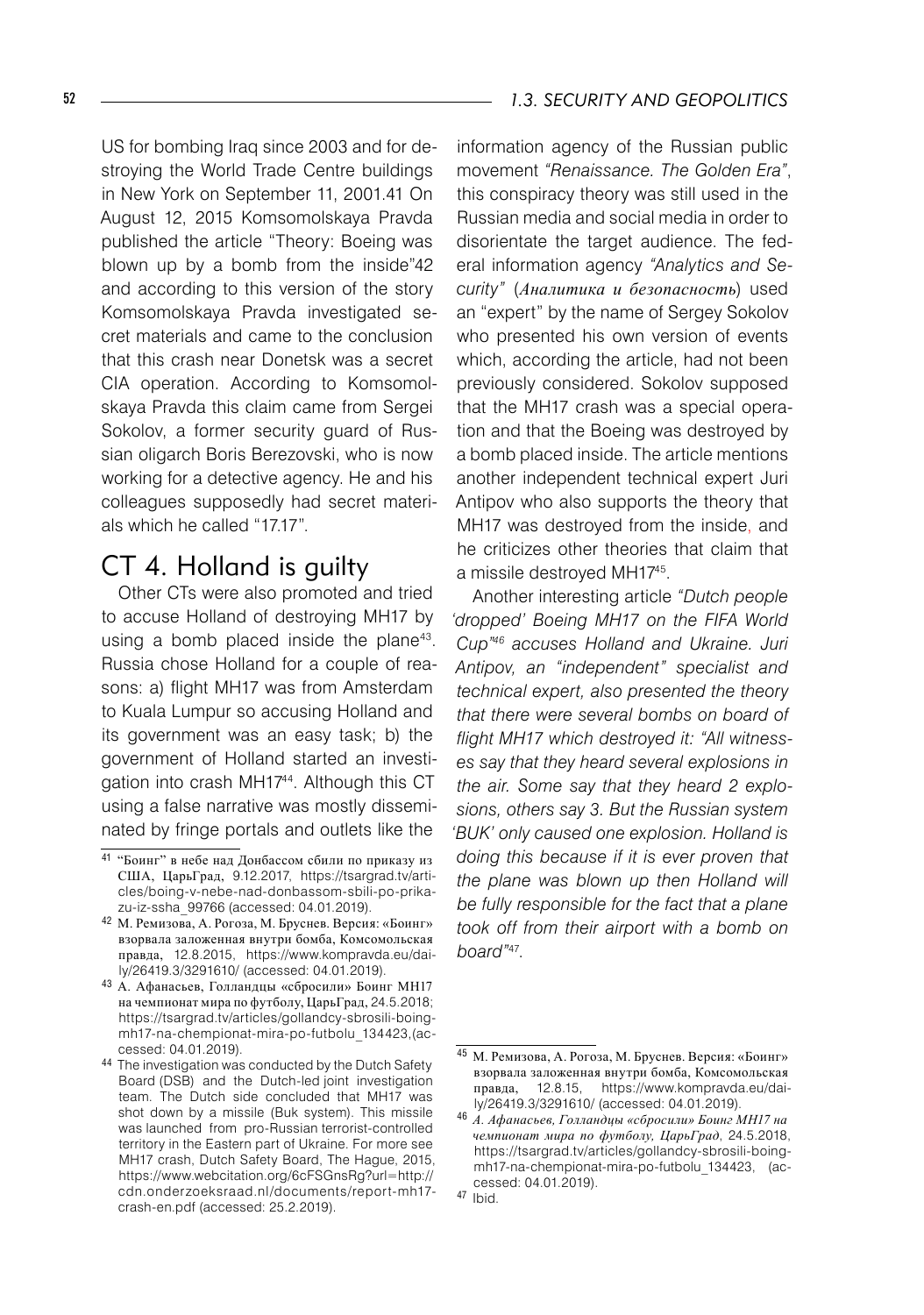## CT 5. MH17 Crash as a classic Western provocation against Russia<sup>48</sup>

On July 18, 2014 Jevgeni Sazonov published the following article in *Komsomolskaya Pravda* which describes the crash of MH17 as a classic Western provocation against Russia49: *Crash in Donbass fits classic conspiracy theories very well50. He added that NATO and the USA are interested in sending their troops into Ukraine for a so-called peacekeeping mission. Good reasons for that could be Russian intervention into the conflict in Donbass and Russia's defense of the borders of the Luhansk and Donetsk People's Republics. Russia, however, did not react to these provocations from the West and so the West apparently destroyed MH17, hoping that Russia would now intervene*51.

## Conclusion

I have listed only some CTs which the Russian media outlet *Komsomolskaya Pravda* and some other produced concerning the MH17 crash. There are other CTs which I have not even mentioned here. Most of them (ca. 90%) are related to Ukraine and sometimes to the West/NATO and the US/ CIA in which Russia accuses the West and Ukraine, and less frequently Holland, of being guilty of crashing flight MH17.

The Kremlin tried to create the narrative that neither Russia nor pro-Russian separatists and terrorists shot down this plane. The Russian side has also been trying to create the illusion that this is all Western provocation directed against the Kremlin and pro-Russian separatists in Donbass in

order to accuse them of this crime.

The Russian media has produced dozens of CTs about by whom, how and why MH17 was shot down. The Russian side often used fake, falsified or changed stories, witnesses, pictures, videos, and emotional and often sarcastic and offensive rhetoric. To lay claim to some measure of credibility, these articles often use interviews with so-called experts who have secret material, videos, documents, etc., on the MH17 crash, which are to prove that Russia and pro-Russian separatists could not have organized this crash, and that it was done by Ukraine and the West (e.g., at the order of the Ukrainian president Poroshenko or by the CIA, or by Holland, etc.).

By spreading these various CTs (often full of fake details or misinformation) in the Russian media, the Kremlin has been trying to create distrust among the people, a feeling of discomfort, and trying to disorientate them. The idea was that people would stop believing the media completely, especially when it comes to information about MH17. The other aim was probably to persuade some people into choosing which CT they prefer, because we know how people often like to believe in conspiracies.

The goal of using this "data deluge" method with several Russian narratives and conspiracy theories about MH17 is to overwhelm the audience with a mass of information/stories/alternative narratives, etc., so as to target people with controversial data and facts, fake details and conspiracies. The case of the crash of flight MH17 is a very good example of using this "data deluge" method in combination with CTs in which the Kremlin's purpose was to disorientate the target audience simultaneously in Russia, Ukraine and in the West.

<sup>48</sup> E. Сазонов. Нестыковки и загадки малайзийского "Боинга", Комсомольская Правда, 18.7.2014, https://www.kompravda.eu/daily/26257/3136728/ (accessed: 04.01.2019).

<sup>49</sup> Ibid.

<sup>50</sup> Ibid.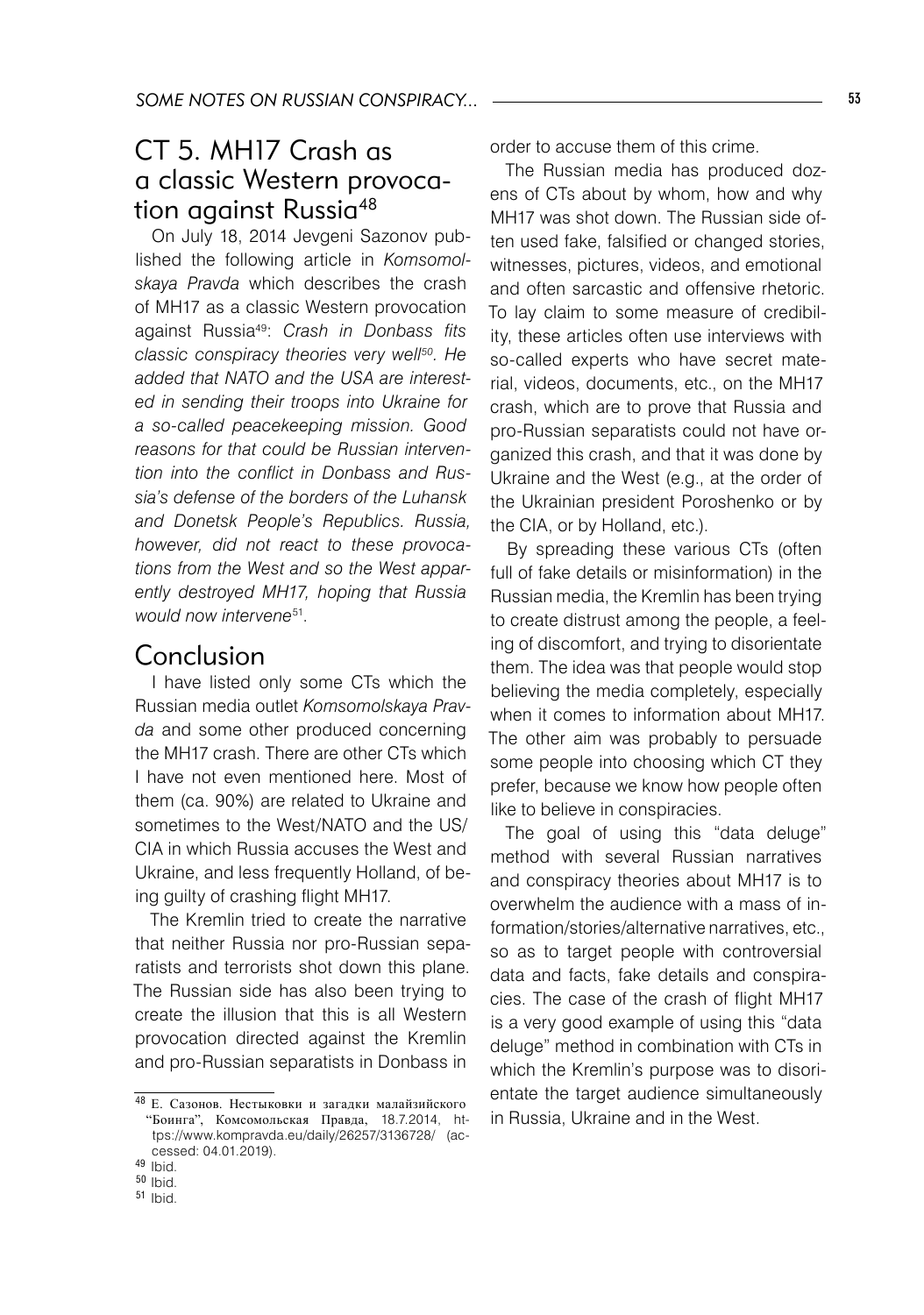## 54 *1.3. SECURITY AND GEOPOLITICS*

## Bibliography

- M. Abalakina-Paap et al, Beliefs in Conspiracies, Political Psychology 20, 1999, pp. 637-647;
- M. Alyukov, Conspiracy theory has gone mainstream in Russia. But how does it work?, Open Democracy, 7 September 2018, https://www.opendemocracy.net/ od-russia/maxim-alyukov/conspiracytheory-has-gone-mainstream-in-russia (accessed: 22.2.2019).
- U. Arold, Infosőja mőistatus, Kaja. Kommunikatsiooni ja suhtekorralduse ajakiri 18, 2015, pp. 9-14
- Th. Burnett et al, Conspiracy Encyclopedia: The Encyclopedia of Conspiracy Theories, Collins & Brown, London 2005.
- S. Clarke, Conspiracy Theories and Conspiracy Theorizing, Philosophy of the Social Sciences 2, 2002, pp. 131-150
- D. Coady, Conspiracy Theories and Official Stories, International Journal of Applied Philosophy 17, 2003, pp. 197-209.
- D. Coady, The Pragmatic Rejection of Conspiracy Thories, in D. Coady (ed.), Conspiracy Theories: The Philosophical Debate, Ashgate, Hampshire 2006, pp. 167-170;
- M. Dentith, The Philosophy of Conspiracy Theories, Palgrave, New York 2014.
- M. Dentith, When Inferring to a Conspiracy Might Be the Best Explanation, Social Epistemology 31, 2016, pp. 572-591.
- Dutch Safety Board, The Hague, 2015, https:// www.webcitation.org/6cFSGnsRg?url =http://cdn.onderzoeksraad.nl/documents/report-mh17-crash-en.pdf
- Interview with D. Kuleba, carried out by Sazonov on 27th of May 2015 in Kiev.
- I. Yablokov, Conspiracy Theories as a Russian Public Diplomacy Tool: The Case of Russia Today (RT), Polotics 35 (3-4), 2015, p. 301-315.
- I. Yablokov, Fortress Russia: Conspiracy Theories in the Post-Soviet World Cambridge, UK; Medford, MA: Polity 2018.
- P. Knight, Conspiracy Nation. The Politics of Paranoia in Postwar America, New York University Press 2002.
- S. Macdonald, Propaganda and Information Warfare in the Twenty-First Century: Altered Images and Deception Operations. Routledge, New York 2007.
- A. Missiroli et al. Strategic communications East and South, EU Institute for Security Studies, 2016.
- H. Mölder, V. Sazonov, Information Warfare as the Hobbesian concept of Modern Times – Principles, Techniques and Tools of Russian Information Operations in Donbass, Journal of Slavic Military Studies, 31 (3), 2018, pp. 308-328.
- Th. E. Nissen, The weaponization of social media,RoyalDanishDefenceCollege,Copenhagen, 2015, http://www.fak.dk/publikationer/Documents/The%20Weaponi zation%20of%20Social%20Media.pdf? pdfdl=theweaponizationofsocialmedia? pdfdl=TheWeaponizationOfSocialMedia (accessed: 28.2.2019).
- D.G. Robertson, UFOs, Conspiracy Theories, and the New Age. Millennial Conspiracism, Bloomsbury Academic, London 2016.
- V. Sazonov, Examples of criticism towards Ukraine based on materials from Komsomolskaya Pravda, ENDC Occasional Papers 7, 2017, pp 148-149.
- V. Sazonov, Komsomolskaya Pravda, ENDC occasional papers 7, 2017, pp. 84-89.
- Ch. Shinar, Conspiracy Narratives in Russian Politics: from Stalin to Putin, European Review, Volume 26, Issue 4, pp. 648-660.
- Theory Blaming West for Collapse of Soviet Union Gaining in Popularity, Poll Shows, The Moscow Times, 2 December 2014, https://www.themoscowtimes. com/2014/12/02/theory-blaming-westfor-collapse-of-soviet-union-gainingin-popularity-poll-shows (accessed 22.2.2019).
- A. Ventsel, Political Potentiality of Conspiracy Theo*ries*, Lexia 23/24, 2016, pp. 309-326.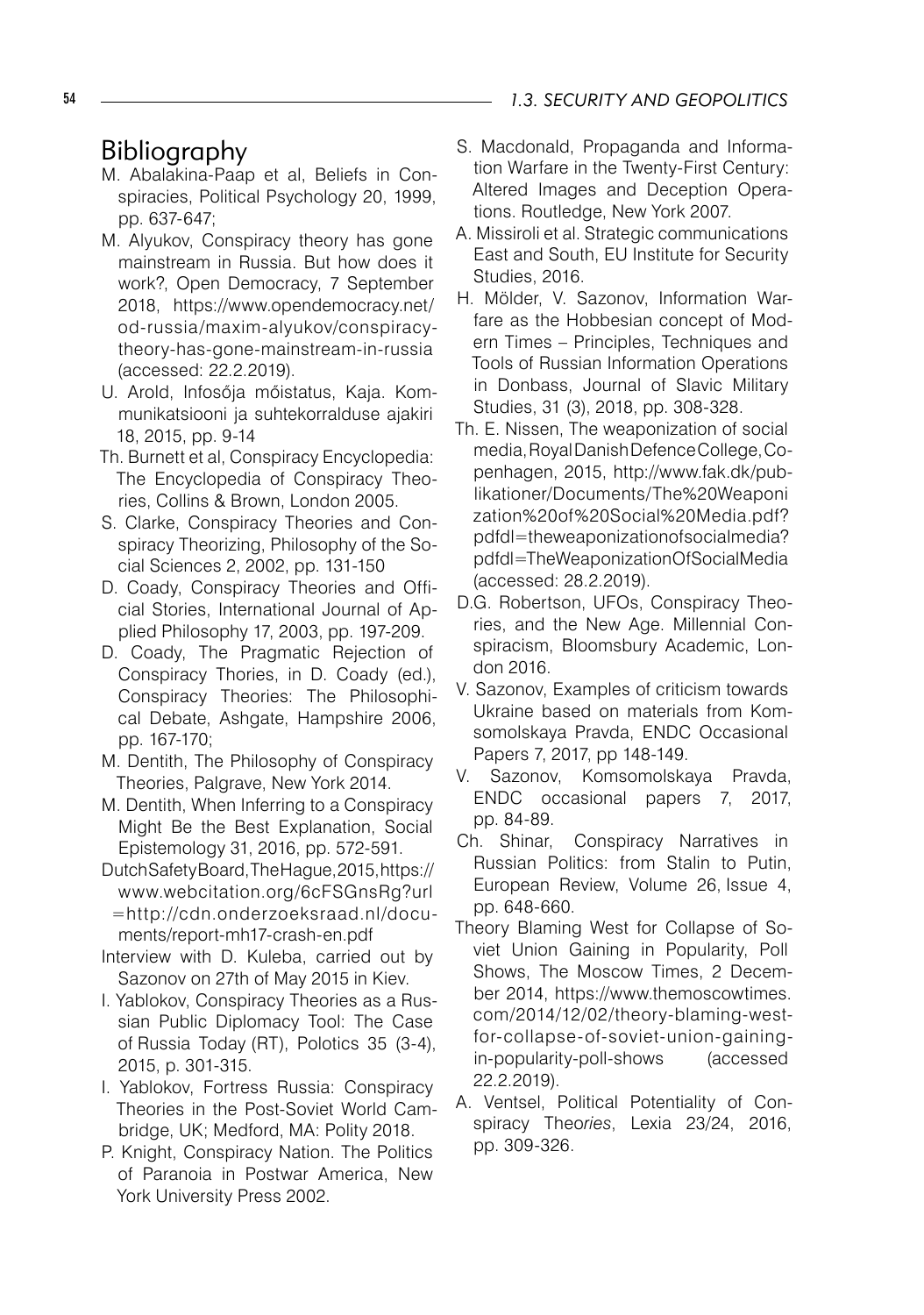## In Russian

- О. Александрова, *Солдата украинской армии затравили за фото на фоне «Бука».,* Комсомольская правда,23.07.2014,http:// kompravda.eu/daily/26259/3138276/ (accessed: 02.09.2018).
- Алексей Журавко: Боинг-777 рейса МН17 сбила власть фашистов в Украине, News-Front, 28 May 2018, https://news-front. info/2018/05/28/aleksej-zhuravko-boing-777-rejsa-mn17-sbila-vlast-fashistov-vukraine/ (accessed: 01.03.2019).
- A. Aфанасьев, *Голландцы «сбросили» Боинг MH17 на чемпионат мира по футболу*, ЦарьГрад, 24.5.2018, https://tsargrad.tv/articles/gollandcy-sbrosili-boingmh17-na-chempionat-mira-po-futbolu\_ 134423, (accessed: 04.01.2019).
- В.Э. Багдасарян, *"Теория заговора" в отечественной историографии второй половины XIX-XX вв: критика мифологизации истории,* Московский государственный университет сервиса, Диссертация на соискание ученой степени доктора исторических наук, 2000, http://cheloveknauka.com/v/32042/ d#?page=1. (acessed: 1.3.2019).
- E. Белоконова, *Минобороны: сбившая "Боинг" над Донбассом ракета стояла на вооружении украинской армии,* Комсомольская правда, 17 September 2018, https://www.kompravda.eu/daily/ 26882/3926318/ (accessed: 01.03.2019).
- *"Боинг" в небе над Донбассом сбили по приказу из США,* ЦарьГрад, 9.12.2017, https://tsargrad.tv/articles/boing-v-nebenad-donbassom-sbili-po-prikazu-izssha\_99766 (accessed: 04.01.2019).
- *Британские СМИ: Пропавший над Индийским океаном самолёт Malaysia Airlines был сбит военными США*), RT, 22 December 2014, https://russian.rt.com/ article/65845 (accessed: 27.2.2019).
- H. Варсегов, *Украинские пушки бьют по месту катастрофы «Боинга», чтобы не дать работать голландским специалиста,* Комсомольская правда, 10.11.2014, http:// kompravda.eu/daily/26305.5/3183895 (accessed: 08.09.2018).
- Н. Викторов. Малайзийский "Боинг" сбили вместо лайнера с россиянами, Утро.ру, 08.08.2018, https://utro. ru/life/2018/08/08/1369845.shtml (accessed 1.3.2019).
- В. Демченко*, Украинские диспетчеры изменили маршрут погибшего лайнера, и он летел над районом боевых действий, Комсомольская правда*, 18.7.2014, https://www.kompravda. eu/daily/26257/3136622/ (accessed: 12.02.2019).
- А. Дугин, *Конспирология,* Евразия, Москва 1992.
- А. Журавко, *Порошенко лично отдал приказ сбить Boeing в Донбассе – бывший депутат Рады*, TV Zvezda, 4 June 2018, https://tvzvezda.ru/news/ vstrane\_i\_mire/content/201806041709s1ft.htm (accessed: 01.03.2019).
- *Комсомольская правда: Малайзийский Боинг был сбит в небе над Донбассом украинским летчиком*, Радио Эхо Москвы, 23.12.2014, http://echo.msk. ru/news/1460870-echo/comments.html (accessed: 11.08.2018).
- С. Кракова, *Мировая закулиса: откуда появился «заговор против России»,* Газета. ru, 21 August 2018, https://www.gazeta. ru/business/2018/08/21/11903245.shtml (accessed: 27.2.2019).
- В. Лаговский*, Малазийский «Боинг» провалился в дыру во времени?*, Комсомольская правда, 25 March 2014, https://www. kompravda.eu/daily/26210/3095390/ (accessed: 28.2.2019).
- *Малайзийский «Боинг» сбил украинский летчик – капитан Волошин*, Комсомольская правда, 22 December 2014, https://www. kompravda.eu/daily/26323.5/3204312/ (accessed: 02.09.2018).
- Приказ сбить малазийский Боинг отдал лично Порошенко, Newsland.com, 1 April 2018, https://newsland.com/community/4109/ content/prikaz-sbit-malaziiskii-boingotdal-lichno-poroshenko/6280527 (accessed: 01.03.2019)
- С. Полосатов, Появился фотоснимок, на котором украинский истребитель атакует